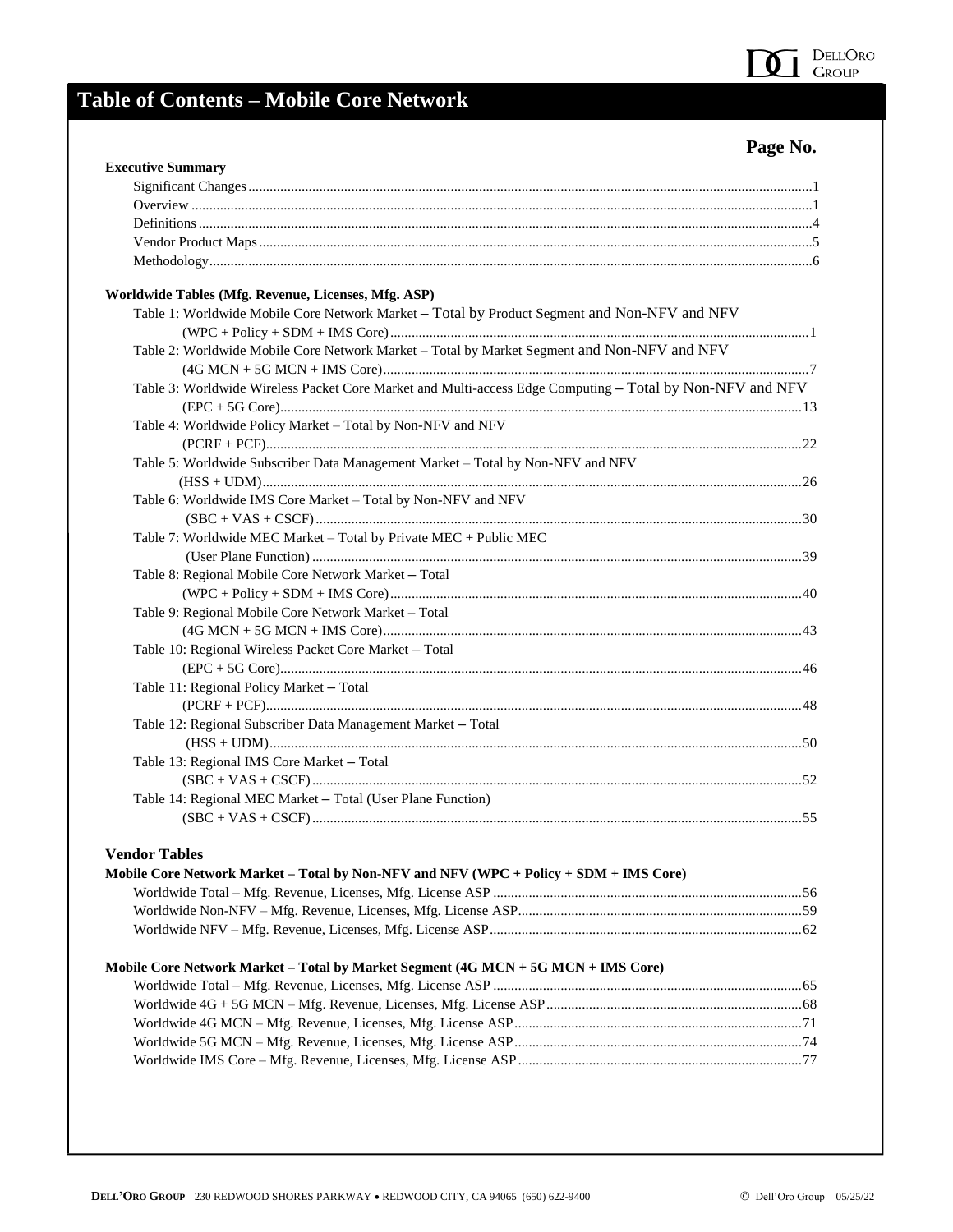

## **Table of Contents – Mobile Core Network**

|                                                                 | Page No. |
|-----------------------------------------------------------------|----------|
| Wireless Packet Core Market - Total (Evolved Packet Core + 5GC) |          |
|                                                                 |          |
|                                                                 |          |
|                                                                 |          |
|                                                                 |          |
|                                                                 |          |
|                                                                 |          |
|                                                                 |          |
|                                                                 |          |
|                                                                 |          |
|                                                                 |          |
|                                                                 |          |
|                                                                 |          |
|                                                                 |          |
|                                                                 |          |
|                                                                 |          |
|                                                                 |          |
|                                                                 |          |
|                                                                 |          |
|                                                                 |          |
|                                                                 |          |
|                                                                 |          |
|                                                                 |          |
|                                                                 |          |
|                                                                 |          |
|                                                                 |          |
|                                                                 |          |
|                                                                 |          |
| Policy Market - Total (PCRF + PCF)                              |          |
|                                                                 |          |
|                                                                 |          |
|                                                                 |          |
|                                                                 |          |
|                                                                 |          |
|                                                                 |          |
|                                                                 |          |
|                                                                 |          |
|                                                                 |          |
|                                                                 |          |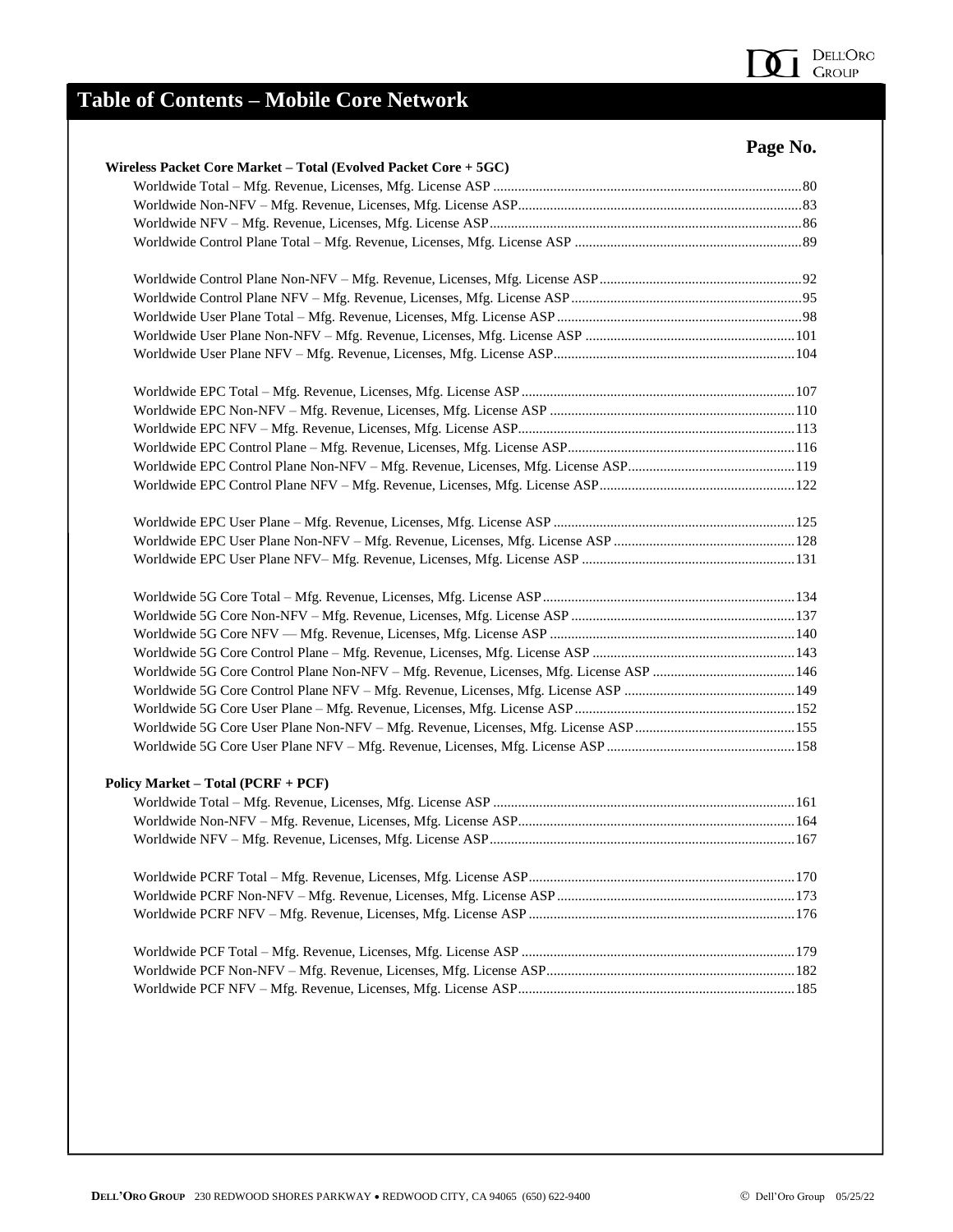

## **Table of Contents – Mobile Core Network**

|                                                       | Page No. |
|-------------------------------------------------------|----------|
| Subscriber Data Management Market - Total (HSS + UDM) |          |
|                                                       |          |
|                                                       |          |
|                                                       |          |
|                                                       |          |
|                                                       |          |
|                                                       |          |
|                                                       |          |
|                                                       |          |
|                                                       |          |
| IMS Core Market – Total $(SBC + VAS + CSCF)$          |          |
|                                                       |          |
|                                                       |          |
|                                                       |          |
|                                                       |          |
|                                                       |          |
|                                                       |          |
|                                                       |          |
|                                                       |          |
|                                                       |          |
|                                                       |          |
|                                                       |          |
|                                                       |          |
|                                                       |          |
|                                                       |          |
|                                                       |          |
|                                                       |          |
|                                                       |          |
|                                                       |          |
|                                                       |          |
|                                                       |          |
|                                                       |          |
|                                                       |          |
|                                                       |          |
|                                                       |          |
|                                                       |          |
|                                                       |          |
|                                                       |          |
|                                                       |          |
|                                                       |          |
|                                                       |          |
|                                                       |          |
|                                                       |          |
|                                                       |          |
|                                                       |          |
|                                                       |          |
|                                                       |          |
|                                                       |          |
|                                                       |          |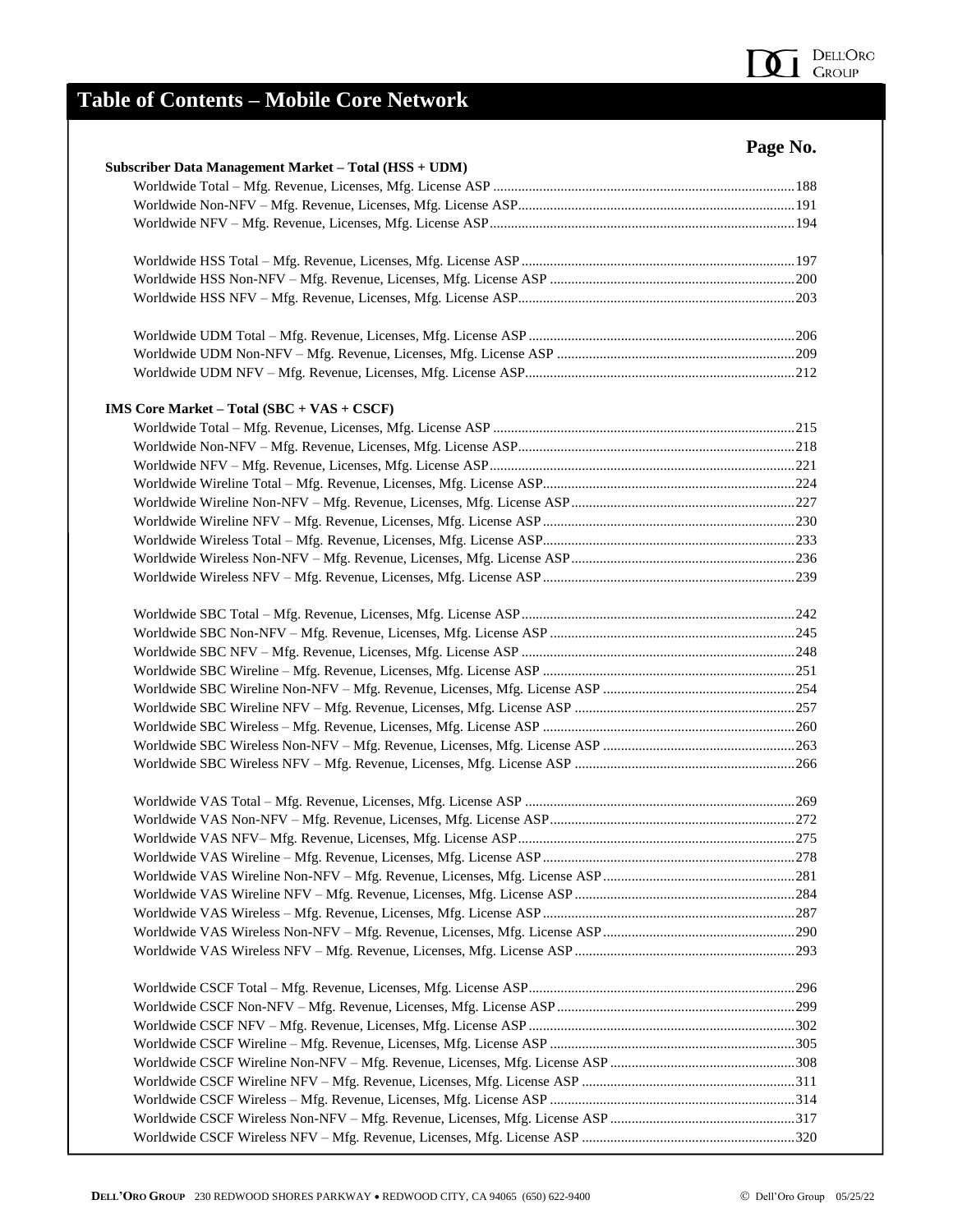

# **Table of Contents - Mobile Core Network**

|                                                                                     | Mobile Core Network Market - Regions by Product Segment (WPC + Policy + SDM + IMS Core) (Cont.) |
|-------------------------------------------------------------------------------------|-------------------------------------------------------------------------------------------------|
|                                                                                     |                                                                                                 |
|                                                                                     |                                                                                                 |
|                                                                                     |                                                                                                 |
|                                                                                     |                                                                                                 |
|                                                                                     |                                                                                                 |
|                                                                                     |                                                                                                 |
|                                                                                     |                                                                                                 |
|                                                                                     |                                                                                                 |
|                                                                                     |                                                                                                 |
|                                                                                     |                                                                                                 |
|                                                                                     |                                                                                                 |
|                                                                                     |                                                                                                 |
|                                                                                     |                                                                                                 |
|                                                                                     |                                                                                                 |
|                                                                                     |                                                                                                 |
|                                                                                     |                                                                                                 |
|                                                                                     |                                                                                                 |
|                                                                                     |                                                                                                 |
|                                                                                     |                                                                                                 |
|                                                                                     |                                                                                                 |
| Mobile Core Network Market - Regions by Market Segment (4G MCN + 5G MCN + IMS Core) |                                                                                                 |
|                                                                                     |                                                                                                 |
|                                                                                     |                                                                                                 |
|                                                                                     |                                                                                                 |
|                                                                                     |                                                                                                 |
|                                                                                     |                                                                                                 |
|                                                                                     |                                                                                                 |
|                                                                                     |                                                                                                 |
|                                                                                     |                                                                                                 |
|                                                                                     |                                                                                                 |
|                                                                                     |                                                                                                 |
|                                                                                     |                                                                                                 |
|                                                                                     |                                                                                                 |
|                                                                                     |                                                                                                 |
|                                                                                     |                                                                                                 |
|                                                                                     |                                                                                                 |
|                                                                                     |                                                                                                 |
|                                                                                     |                                                                                                 |
|                                                                                     |                                                                                                 |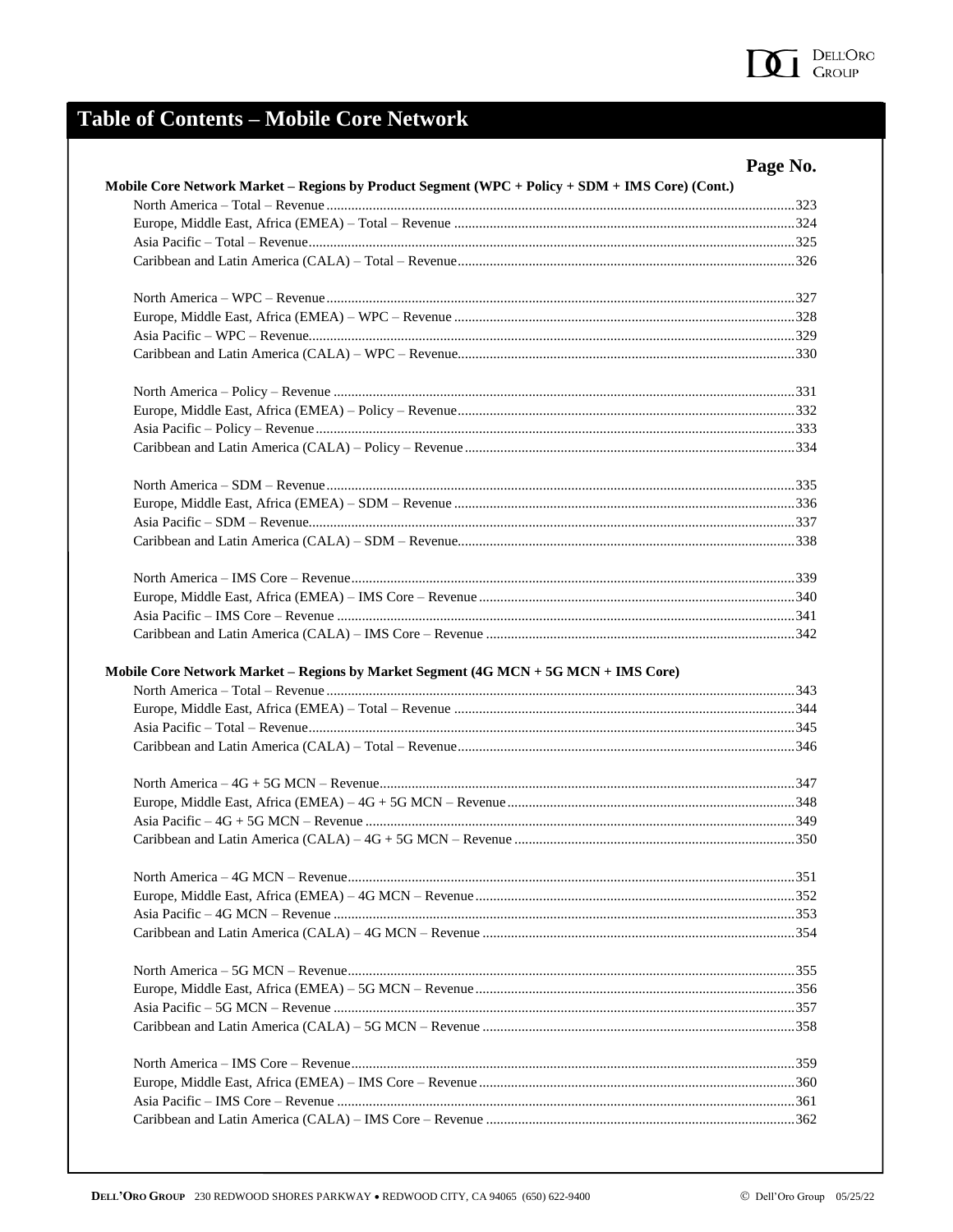

## **Table of Contents - Mobile Core Network**

|                                                                                                   | Page No. |
|---------------------------------------------------------------------------------------------------|----------|
| Wireless Packet Core Market – Regions (Evolved Packet Core + 5GC)                                 |          |
| North America – Total – Revenue <i>manualizame in the contract contract and the series</i> of 363 |          |
|                                                                                                   |          |
|                                                                                                   |          |
|                                                                                                   |          |
|                                                                                                   |          |
|                                                                                                   |          |
|                                                                                                   |          |
|                                                                                                   |          |
|                                                                                                   |          |
|                                                                                                   |          |
|                                                                                                   |          |
|                                                                                                   |          |
| Policy Market – Regions $(PCRF + PCF)$                                                            |          |
|                                                                                                   |          |
|                                                                                                   |          |
|                                                                                                   |          |
|                                                                                                   |          |
|                                                                                                   |          |
|                                                                                                   |          |
|                                                                                                   |          |
|                                                                                                   |          |
|                                                                                                   |          |
|                                                                                                   |          |
|                                                                                                   |          |
|                                                                                                   |          |
| Subscriber Data Management Market – Regions (HSS + UDM)                                           |          |
|                                                                                                   |          |
|                                                                                                   |          |
|                                                                                                   |          |
|                                                                                                   | 390 ·    |
|                                                                                                   |          |
|                                                                                                   |          |
|                                                                                                   |          |
|                                                                                                   |          |
|                                                                                                   |          |
|                                                                                                   |          |
|                                                                                                   |          |
|                                                                                                   |          |